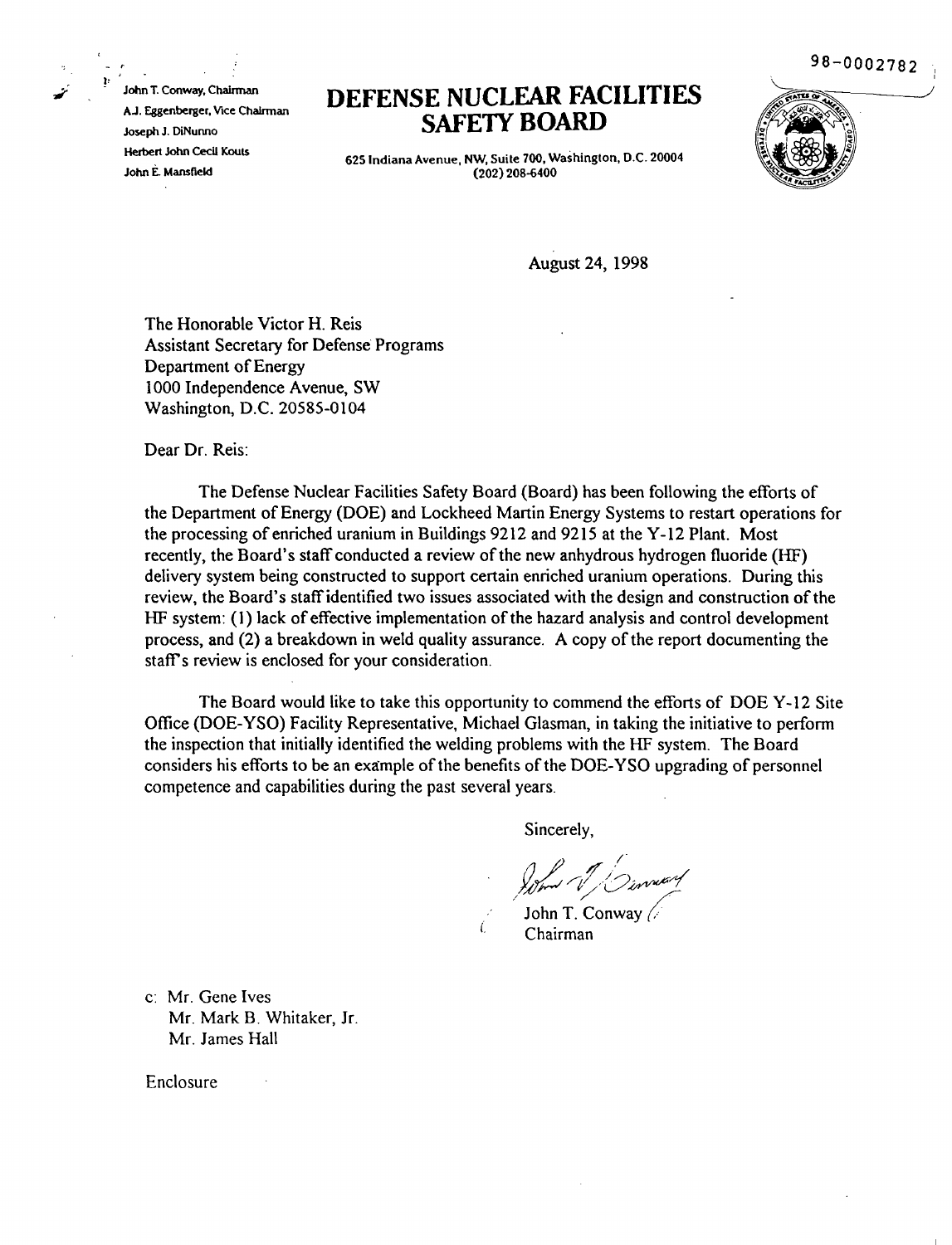## DEFENSE NUCLEAR FACILITIES SAFETY BOARD

 $\ddot{\phantom{1}}$ 

Staff Issue Report

June 26, 1998

|                 | <b>MEMORANDUM FOR:</b> G. W. Cunningham, Technical Director |
|-----------------|-------------------------------------------------------------|
| <b>COPIES:</b>  | <b>Board Members</b>                                        |
| <b>FROM:</b>    | W. Yeniscavich                                              |
| <b>SUBJECT:</b> | Anhydrous Hydrogen Fluoride System at Oak Ridge Y-12 Plant  |

This report documents a review of hazard analysis and weld quality conducted at the Y-12 Plant on June 9-10, 1998, by members of the staff of the Defense Nuclear Facilities Safety Board (Board) D. Burnfield, P. Gubanc, M. Helfrich, and W. Yeniscavich.

Background. Anhydrous hydrogen fluoride (HF) is used at the Oak Ridge Y-12 plant in the process of uranium metal production. Several historical leaks in the existing HF system prompted the design of the new system. This new system, now being constructed, will provide improved leak resistance, including double containment. It will deliver HF from the receiving dock to the reactor building (9212 B-1 Wing), a distance of approximately 450 feet, and should be operational in about a year. Upon learning of reported weld defects in the new HF system, the Board's staff contacted the Department of Energy (DOE) site office and began discussions aimed at assisting in the resolution of these problems. These discussions were fruitful and allowed DOE to provide the necessary leadership to Lockheed Martin Energy Systems (LMES). As a follow-on to the discussion of the weld defects, and because of prior knowledge of problems with hazard analysis at Y-12, the Board's staff conducted a review of the new system.

Hazard Analysis. The Board's staffreviewed the methodology being used to perform process hazard analysis on the design, fabrication and construction, and operation phases ofthe HF system. As applied to the HF system, this methodology appeared to be disjointed and may not have been effectively integrated into the design and construction phases of the system. When questioned about the apparent ambiguity of the analysis methodology, LMES personnel responded that the ambiguity was due to the changing scope of Enriched Uranium Operations (EUO). It was originally decided to leave the old HF system in place to support production, and install the replacement system under the Unreviewed Safety Question Determination (USQD) process. Midway through the design and construction phases, it was decided that the old system would not be used, and its replacement would be handled as a new system to support EUO restart. Unfortunately, the hazard analysis process for new systems is different from the analyses done to support a USQD in that the former is intended as a design tool, whereas the USQD process is normally used to determine whether additional analysis is required. As an interim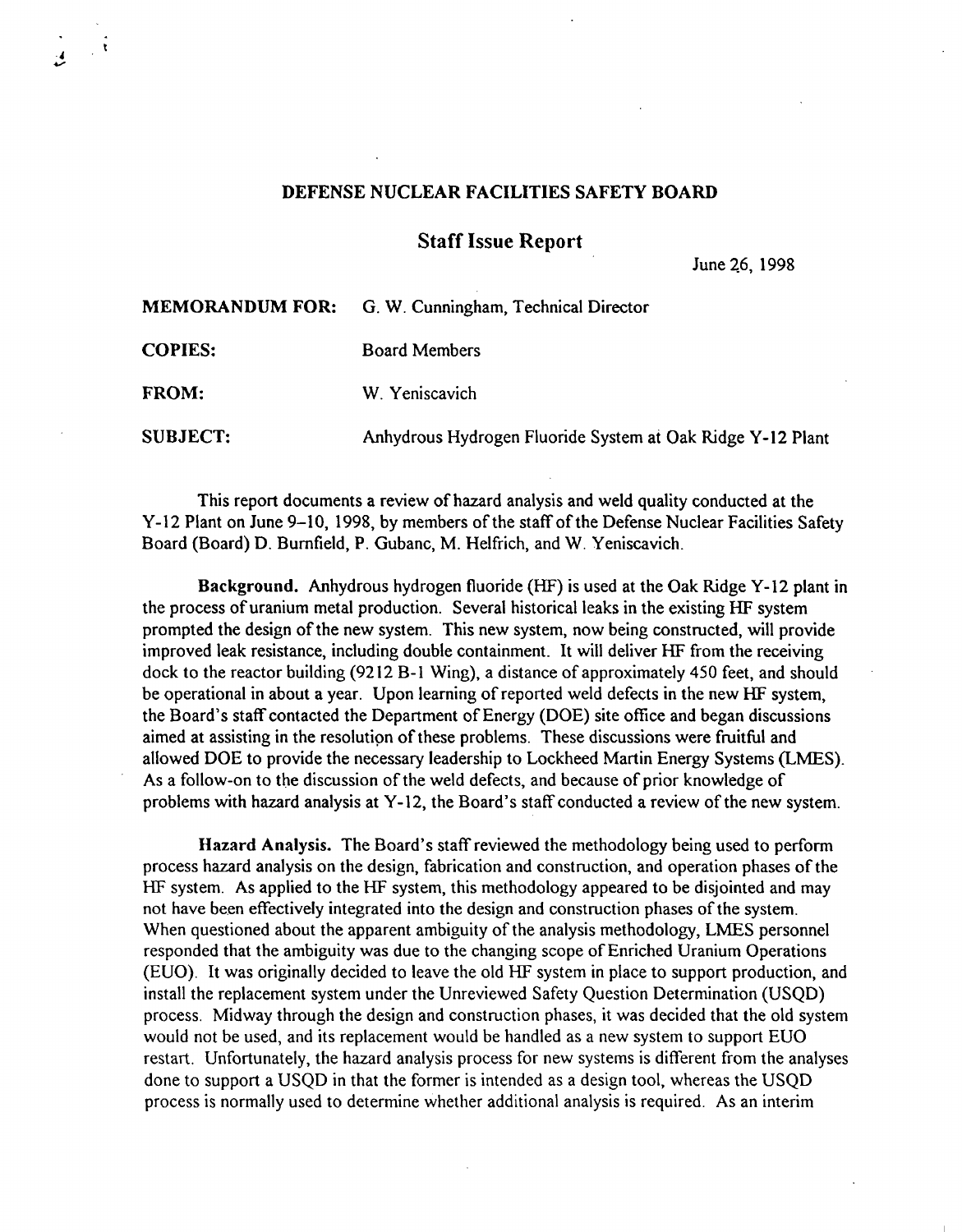X)

step, a preliminary hazard analysis was developed to incorporate design work done to date. It is not clear whether this preliminary hazard analysis actually assisted in designing out problems as it was intended to do.

Contractor personnel intend to submit a safety analysis document on the HF system to the Department of Energy in August. The Board's staff reviewed the draft hazard analysis chapter of this document and found many of the problems previously observed in the Basis for Interim Operations for Buildings 9212 and 9215. Specifically, while the hazards appear to be adequately identified and analyzed, controls are not systematically developed with an appropriate level of detail. Some of the controls are well defined, with references to specific flow rate and pressure requirements, while other controls are simply references to high-level programs (e.g., emergency preparedness, radiation protection), with no indication as to what specific element of the program is being credited as the control.

The Board's staff also reviewed the activity hazard analysis performed for the construction of the HF supply system. As was observed during the last review of work planning by the Board's staff in December 1996, activity hazard analyses performed at the Y-12 Plant do not consist of a systematic hazard assessment. The activity hazard analysis performed on the construction ofthe HF system lacked detail on specific hazards that were likely to occur and the controls in place to protect the workforce from these hazards. Therefore, the Board's staff believes the Y-12 Plant still does not effectively implement its methodology for identifying applicable construction hazards and assigning appropriate controls to protect the workforce.

Weld Quality Assurance. An inspection of four completed transfer line welds by a DOE Facility Representative revealed one weld with lack of penetration and excessive oxidation on the inside diameter of the pipe. The other three welds showed excessive underbead reinforcement inside the pipe. These four welds, with rejectable defects, had been inspected and accepted by LMES. Inspection of additional welds expanded the scope of the problem. One welder in particular made a large number of defective welds, but these went undetected because ofthe inadequate inspection procedure that was used. The required radiographic inspection, which would have revealed these defects, was not performed because of the potential to activate criticality alarms with the radiographic source. The substitute inspection was incapable of finding these defects.

Reinspection of welds on elbow sections of the jacket piping, made at a vendor's shop before the pipe sections were shipped to  $Y-12$ , revealed defects on the inner diameter of some of the welds. These defects included lack of penetration, cracks, and porosity. In this case, it appears that the weld inspection requirements may not have been properly specified to the vendor.

Another vendor welding problem was discovered on the vaporizer containment chamber. Cracked seal welds were found on the jacket piping penetrating the chamber wall at some

 $\mathbf{r}$